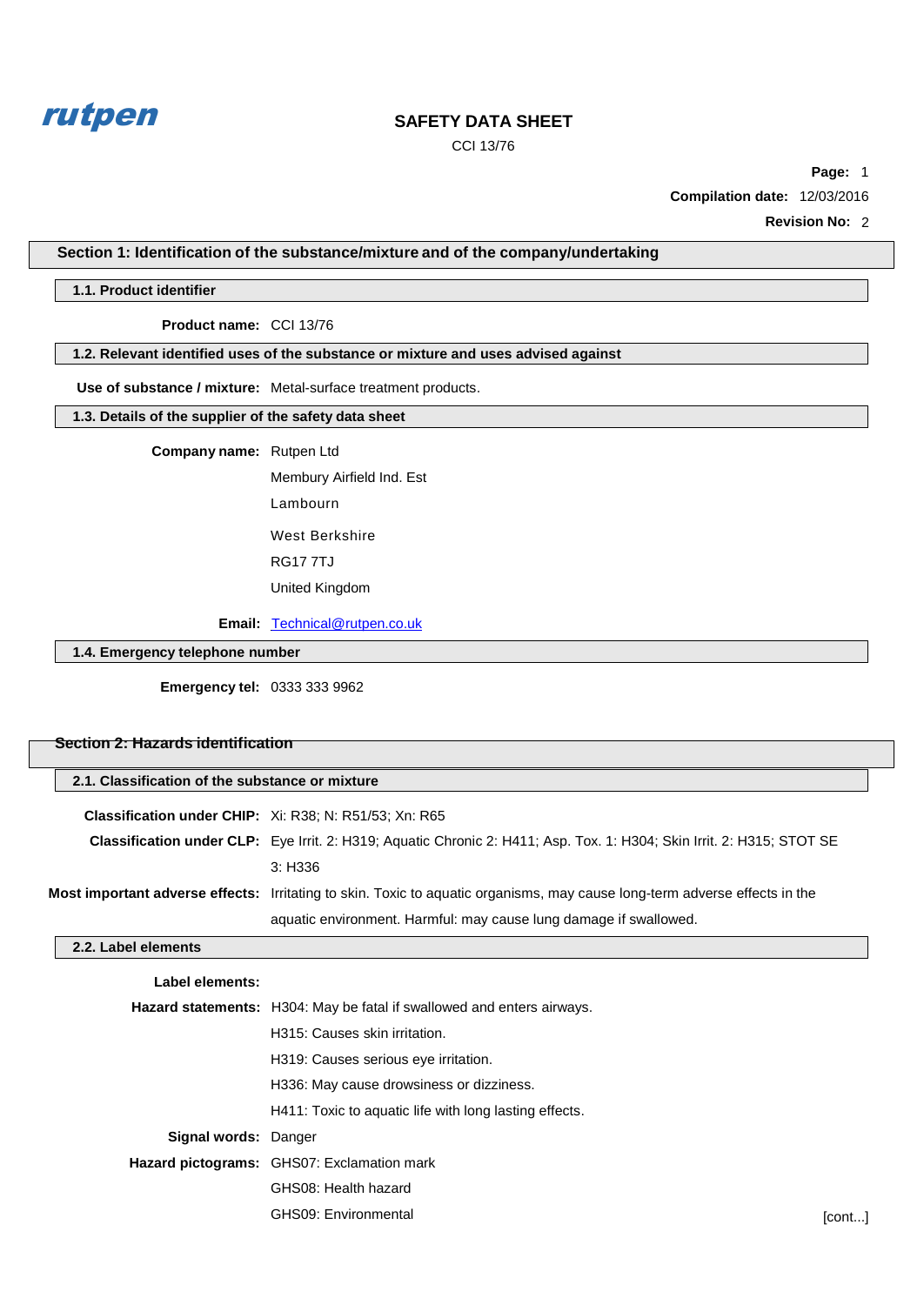# rutpen

# **SAFETY DATA SHEET**

CCI 13/76



**Precautionary statements:** P280: Wear protective gloves/protective clothing/eye protection/face protection. P301+310: IF SWALLOWED: Immediately call a POISON CENTER/doctor/. P302+352: IF ON SKIN: Wash with plenty of water/soap and water. P304+340: IF INHALED: Remove person to fresh air and keep comfortable for breathing. P305+351+338: IF IN EYES: Rinse cautiously with water for several minutes. Remove contact lenses, if present and easy to do. Continue rinsing. P321: Specific treatment (see instructions on this label).

# **Label elements under CHIP:**

**Hazard symbols:** Harmful.

Dangerous for the environment.



| <b>Risk phrases:</b> R38: Irritating to skin.                                                              |
|------------------------------------------------------------------------------------------------------------|
| R51/53: Toxic to aguatic organisms, may cause long-term adverse effects in the aguatic                     |
| environment.                                                                                               |
| R65: Harmful: may cause lung damage if swallowed.                                                          |
| Safety phrases: S61: Avoid release to the environment. Refer to special instructions / safety data sheets. |
| S62: If swallowed, do not induce vomiting: seek medical advice immediately and show                        |
| this container or label.                                                                                   |
|                                                                                                            |

**2.3. Other hazards**

PBT: This product is not identified as a PBT/vPvB substance.

# **Section 3: Composition/information on ingredients**

# **3.2. Mixtures**

### **Hazardous ingredients:**

#### NEW DISTILLATE

| <b>EINECS</b> | CAS        | <b>CHIP Classification</b>  | <b>CLP Classification</b>                                                                          | Percent |
|---------------|------------|-----------------------------|----------------------------------------------------------------------------------------------------|---------|
| 265-184-9     | 64742-81-0 | Xn: R65: N: R51/53: Xi: R38 | Aquatic Chronic 2: H411; Skin Irrit. 2:<br>H315; STOT SE 3: H336; Asp. Tox. 1:<br>H <sub>304</sub> | 30-50%  |

### HYDROCARBON WAXES (PETROLEUM), OXIDISED

|  | 265-205- | 00-6<br>64<br>74.<br>3-L | R36<br>Xi:<br>$\sim$ $\sim$ | -1310<br><b>HVA</b><br>٠.<br><b>Irrit</b><br>5 1 ט |  |
|--|----------|--------------------------|-----------------------------|----------------------------------------------------|--|
|--|----------|--------------------------|-----------------------------|----------------------------------------------------|--|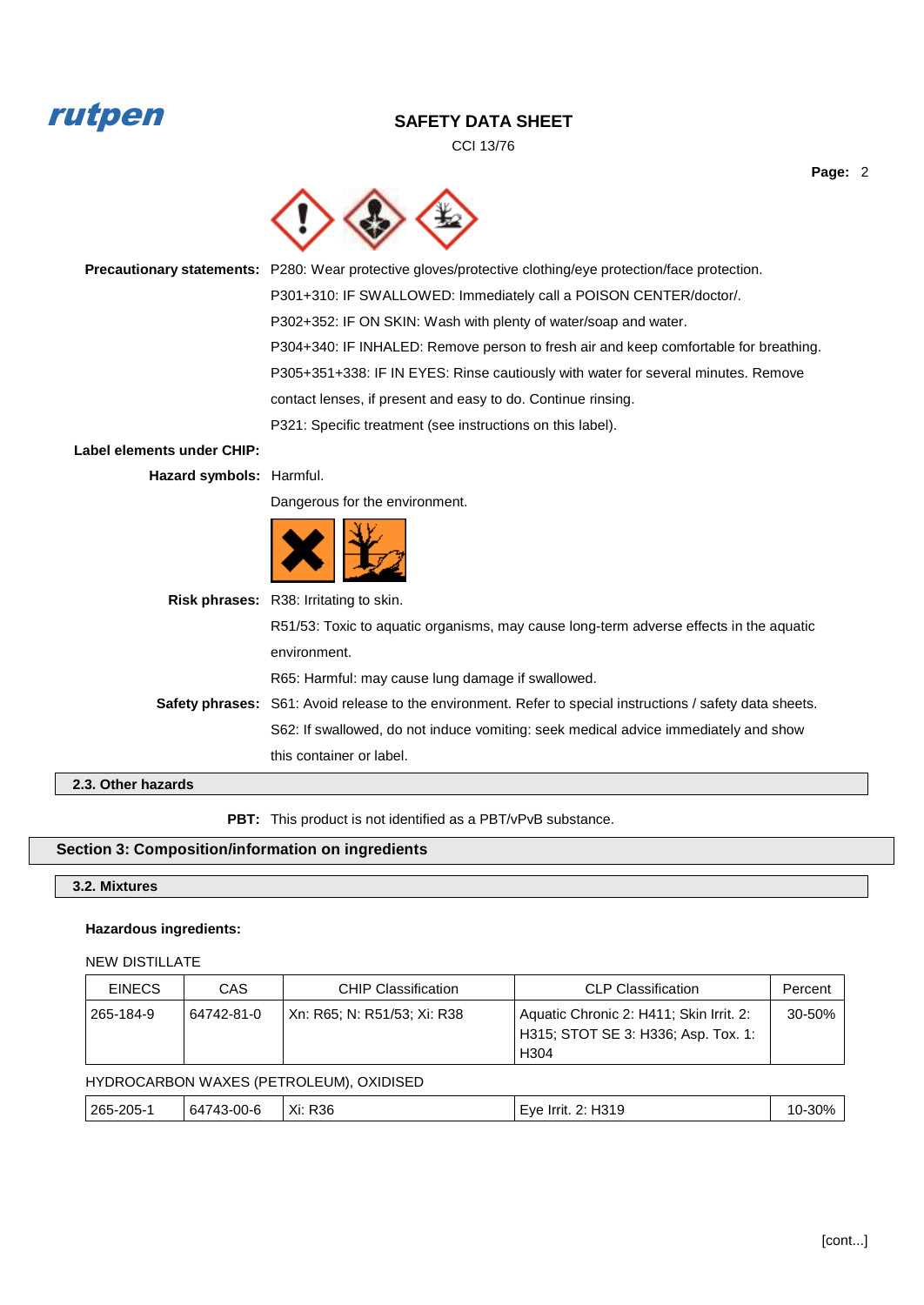

CCI 13/76

# **Page:** 3

| 1-10%                                                                                                                                      |  |  |  |
|--------------------------------------------------------------------------------------------------------------------------------------------|--|--|--|
|                                                                                                                                            |  |  |  |
|                                                                                                                                            |  |  |  |
| 1-10%                                                                                                                                      |  |  |  |
|                                                                                                                                            |  |  |  |
|                                                                                                                                            |  |  |  |
| Skin contact: Remove all contaminated clothes and footwear immediately unless stuck to skin. Wash                                          |  |  |  |
|                                                                                                                                            |  |  |  |
|                                                                                                                                            |  |  |  |
| Eye contact: Bathe the eye with running water for 15 minutes. Consult a doctor.<br>Ingestion: Wash out mouth with water. Consult a doctor. |  |  |  |
| Inhalation: Remove casualty from exposure ensuring one's own safety whilst doing so. Consult a                                             |  |  |  |
| doctor.                                                                                                                                    |  |  |  |
| 4.2. Most important symptoms and effects, both acute and delayed                                                                           |  |  |  |
| <b>Skin contact:</b> There may be irritation and redness at the site of contact.                                                           |  |  |  |
| Eye contact: There may be irritation and redness. The eyes may water profusely.                                                            |  |  |  |
| Ingestion: There may be soreness and redness of the mouth and throat.                                                                      |  |  |  |
| Inhalation: There may be irritation of the throat with a feeling of tightness in the chest. Exposure may                                   |  |  |  |
| cause coughing or wheezing.                                                                                                                |  |  |  |
| Delayed / immediate effects: Immediate effects can be expected after short-term exposure.                                                  |  |  |  |
| 4.3. Indication of any immediate medical attention and special treatment needed                                                            |  |  |  |
| Immediate / special treatment: Eye bathing equipment should be available on the premises.                                                  |  |  |  |
|                                                                                                                                            |  |  |  |
|                                                                                                                                            |  |  |  |
| Extinguishing media: Suitable extinguishing media for the surrounding fire should be used. Use water spray                                 |  |  |  |
|                                                                                                                                            |  |  |  |
|                                                                                                                                            |  |  |  |
| 5.2. Special hazards arising from the substance or mixture<br>Exposure hazards: In combustion emits toxic fumes.                           |  |  |  |
|                                                                                                                                            |  |  |  |
|                                                                                                                                            |  |  |  |
| Advice for fire-fighters: Wear self-contained breathing apparatus. Wear protective clothing to prevent contact                             |  |  |  |
|                                                                                                                                            |  |  |  |

# **Section 6: Accidental release measures**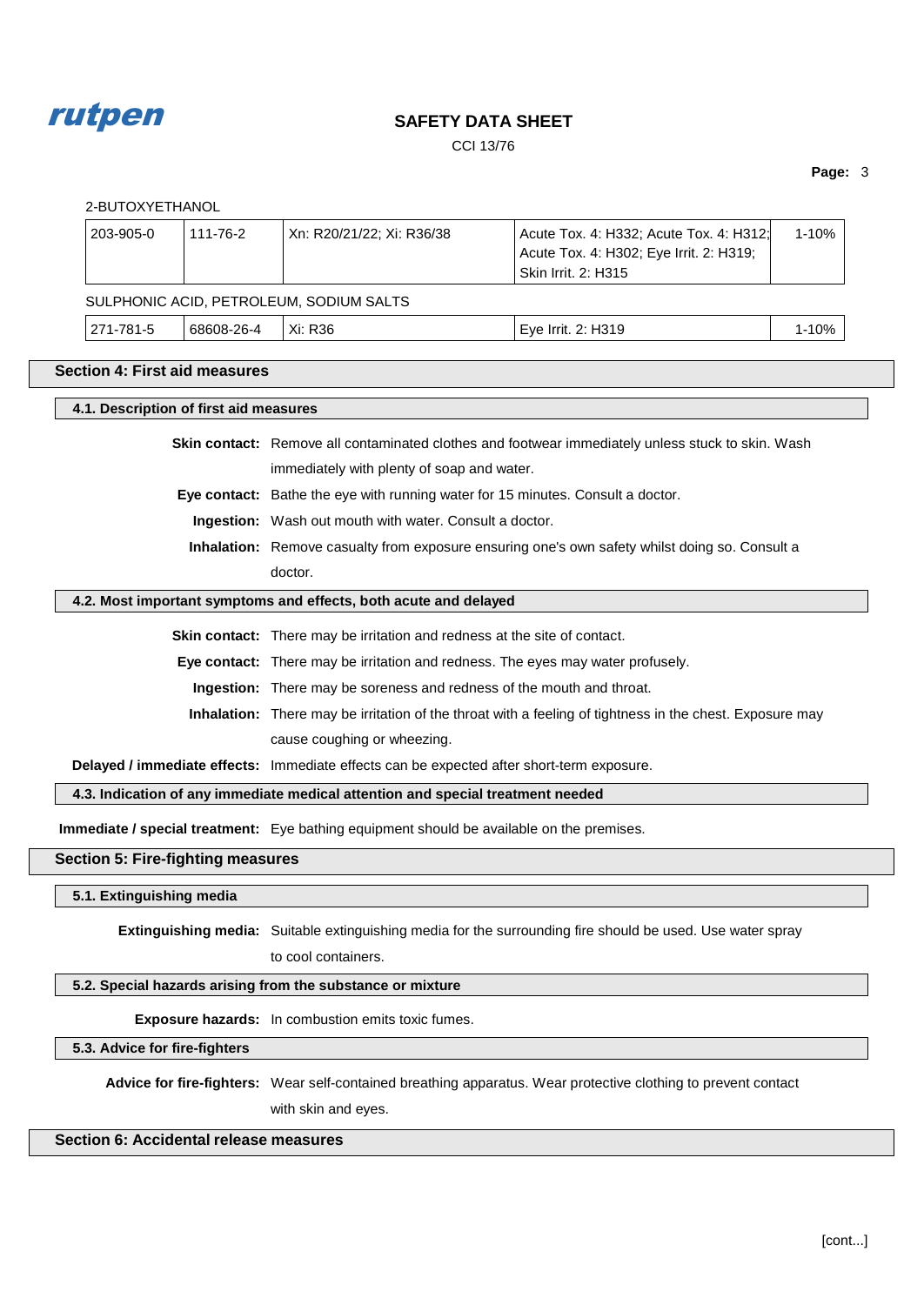

CCI 13/76

#### **6.1. Personal precautions, protective equipment and emergency procedures**

**Personal precautions:** Refer to section 8 of SDS for personal protection details. If outside do not approach from downwind. If outside keep bystanders upwind and away from danger point. Mark out the contaminated area with signs and prevent access to unauthorised personnel. Turn leaking containers leak-side up to prevent the escape of liquid.

#### **6.2. Environmental precautions**

**Environmental precautions:** Do not discharge into drains or rivers. Contain the spillage using bunding.

#### **6.3. Methods and material for containment and cleaning up**

**Clean-up procedures:** Absorb into dry earth or sand. Transfer to a closable, labelled salvage container for disposal by an appropriate method.

**6.4. Reference to other sections**

**Reference to other sections:** Refer to section 8 of SDS.

# **Section 7: Handling and storage**

**7.1. Precautions for safe handling**

**Handling requirements:** Avoid direct contact with the substance. Ensure there is sufficient ventilation of the area.

Do not handle in a confined space. Avoid the formation or spread of mists in the air.

#### **7.2. Conditions for safe storage, including any incompatibilities**

**Storage conditions:** Store in a cool, well ventilated area. Keep container tightly closed. The floor of the

storage room must be impermeable to prevent the escape of liquids.

**7.3. Specific end use(s)**

**Specific end use(s):** No data available.

### **Section 8: Exposure controls/personal protection**

**8.1. Control parameters**

#### **Hazardous ingredients:**

#### **2-BUTOXYETHANOL**

#### **Workplace exposure limits:**  $\qquad \qquad$  **Respirable dust**

| State | 8 hour TWA | 15 min. STEL | <b>8 hour TWA</b> | 15 min. STEL |
|-------|------------|--------------|-------------------|--------------|
| UK    | 25 ppm     | 50 ppm       |                   |              |

#### **DNEL/PNEC Values**

**DNEL / PNEC** No data available.

#### **8.2. Exposure controls**

**Engineering measures:** Ensure there is sufficient ventilation of the area. The floor of the storage room must be impermeable to prevent the escape of liquids.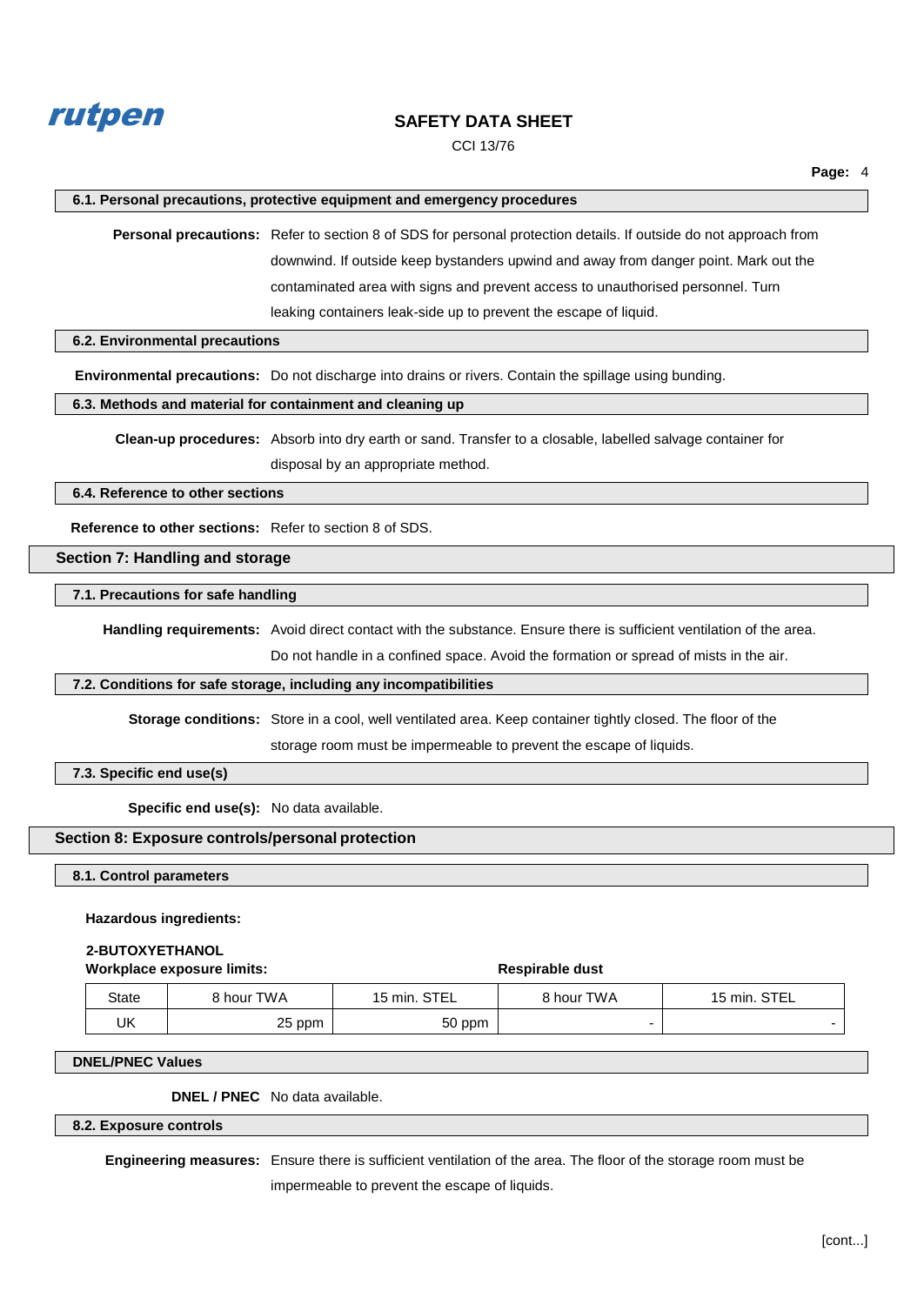

CCI 13/76

**Page:** 5 **Respiratory protection:** Self-contained breathing apparatus must be available in case of emergency. **Hand protection:** Protective gloves. **Eye protection:** Safety glasses. Ensure eye bath is to hand. **Skin protection:** Protective clothing. **Section 9: Physical and chemical properties 9.1. Information on basic physical and chemical properties State:** Liquid **Colour:** Pale brown **Odour:** Characteristic odour **Solubility in water:** Insoluble **Viscosity:** Non-viscous **Boiling point/range°C:** >130 **Flash point°C: >** 63

**9.2. Other information**

**Other information:** No data available.

# **Section 10: Stability and reactivity**

**10.1. Reactivity**

**Reactivity:** Stable under recommended transport or storage conditions.

#### **10.2. Chemical stability**

**Chemical stability:** Stable under normal conditions.

# **10.3. Possibility of hazardous reactions**

**Hazardous reactions:** Hazardous reactions will not occur under normal transport or storage conditions.

Decomposition may occur on exposure to conditions or materials listed below.

#### **10.4. Conditions to avoid**

**Conditions to avoid:** Heat.

**10.5. Incompatible materials**

**Materials to avoid:** Strong oxidising agents. Strong acids.

# **10.6. Hazardous decomposition products**

**Haz. decomp. products:** In combustion emits toxic fumes.

# **Section 11: Toxicological information**

**11.1. Information on toxicological effects**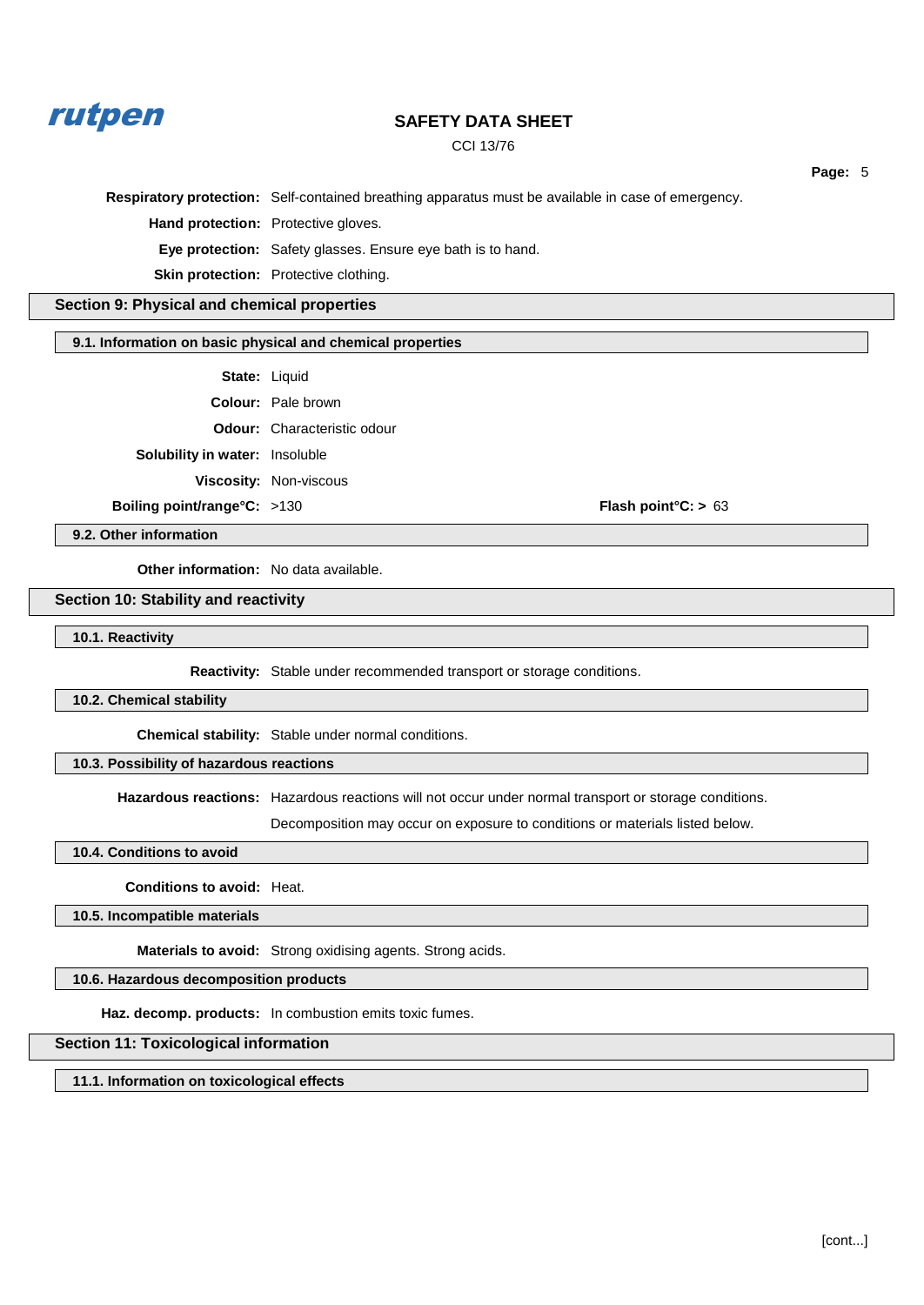

CCI 13/76

**Page:** 6

#### **Hazardous ingredients:**

#### **2-BUTOXYETHANOL**

| <b>IVN</b> | <b>RAT</b> | LD50 | 307  | mg/kg |
|------------|------------|------|------|-------|
| <b>ORL</b> | <b>MUS</b> | LD50 | 1230 | mg/kg |
| ORL        | <b>RAT</b> | LD50 | 470  | mg/kg |

#### **Relevant effects for mixture:**

| ∙ffoot<br>____ | י†ו ורי<br>. | <b>Dooin</b><br>בוכסכ<br>. |
|----------------|--------------|----------------------------|
| .              | ר ORM        | $\sim$<br>later            |

**Symptoms / routes of exposure**

**Skin contact:** There may be irritation and redness at the site of contact.

**Eye contact:** There may be irritation and redness. The eyes may water profusely.

**Ingestion:** There may be soreness and redness of the mouth and throat.

**Inhalation:** There may be irritation of the throat with a feeling of tightness in the chest. Exposure may cause coughing or wheezing.

**Delayed / immediate effects:** Immediate effects can be expected after short-term exposure.

#### **Section 12: Ecological information**

**12.1. Toxicity**

**Ecotoxicity values:** No data available.

**12.2. Persistence and degradability**

**Persistence and degradability:** Not biodegradable.

**12.3. Bioaccumulative potential**

**Bioaccumulative potential:** Bioaccumulation potential.

**12.4. Mobility in soil**

**Mobility:** Readily absorbed into soil.

**12.5. Results of PBT and vPvB assessment**

**PBT identification:** This product is not identified as a PBT/vPvB substance.

**12.6. Other adverse effects**

**Other adverse effects:** Toxic to aquatic organisms. Toxic to soil organisms.

**Section 13: Disposal considerations**

**13.1. Waste treatment methods**

**Disposal operations:** Transfer to a suitable container and arrange for collection by specialised disposal company.

> **NB:** The user's attention is drawn to the possible existence of regional or national regulations regarding disposal.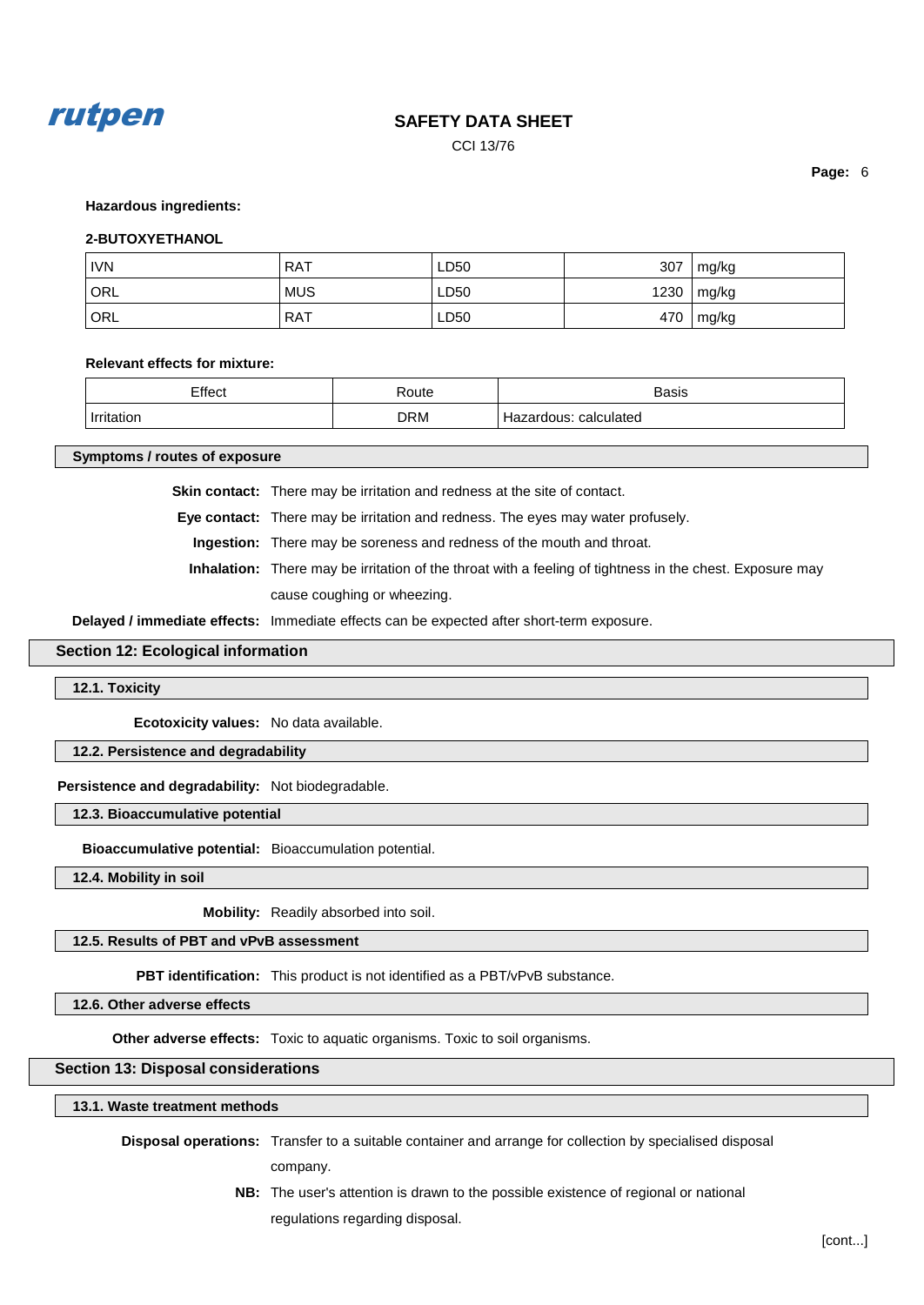

CCI 13/76

**Page:** 7

#### **Section 14: Transport information**

**14.1. UN number**

**UN number:** UN3082

#### **14.2. UN proper shipping name**

**Shipping name:** ENVIRONMENTALLY HAZARDOUS SUBSTANCE, LIQUID, N.O.S.

**14.3. Transport hazard class(es)**

**Transport class:** 9

**14.4. Packing group**

**Packing group:** III

**14.5. Environmental hazards**

**Environmentally hazardous:** Yes **Marine pollutant: No Marine pollutant: No** 

**14.6. Special precautions for user**

**Special precautions:** No special precautions.

**Tunnel code:** E

**Transport category:** 3

**Section 15: Regulatory information**

**15.1. Safety, health and environmental regulations/legislation specific for the substance or mixture**

**Specific regulations:** Not applicable.

**15.2. Chemical Safety Assessment**

# **Section 16: Other information**

**Other information**

| <b>Other information:</b> This safety data sheet is prepared in accordance with Commission Regulation (EU) No |
|---------------------------------------------------------------------------------------------------------------|
| 453/2010.                                                                                                     |
| <b>Phrases used in s.2 and s.3: H302: Harmful if swallowed.</b>                                               |
| H304: May be fatal if swallowed and enters airways.                                                           |
| H312: Harmful in contact with skin.                                                                           |
| H315: Causes skin irritation.                                                                                 |
| H319: Causes serious eye irritation.                                                                          |
| H332: Harmful if inhaled.                                                                                     |
| H336: May cause drowsiness or dizziness.                                                                      |
| H411: Toxic to aquatic life with long lasting effects.                                                        |
| R20/21/22: Harmful by inhalation, in contact with skin and if swallowed.                                      |
| R36/38: Irritating to eyes and skin.                                                                          |
|                                                                                                               |